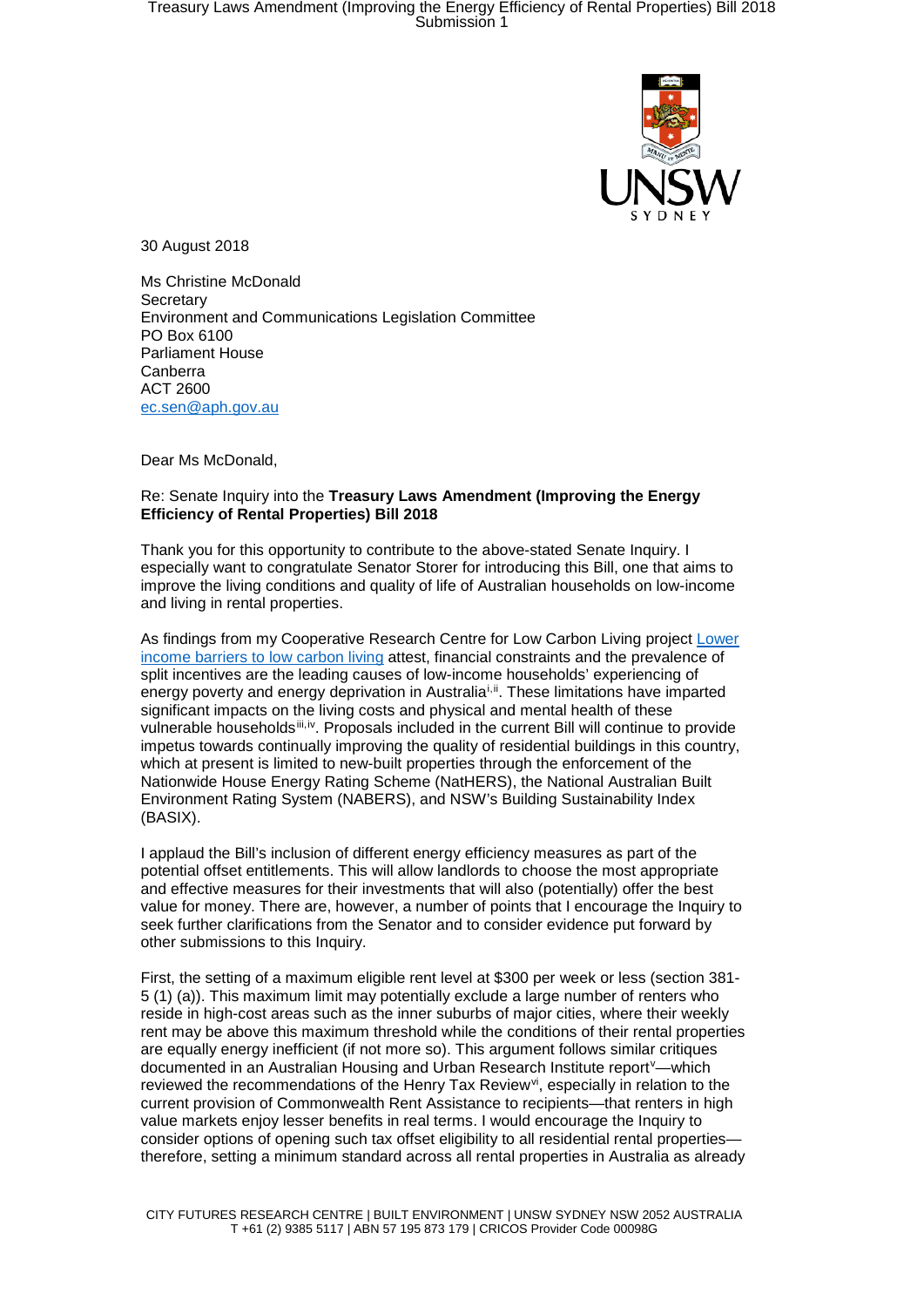the case across the European Union<sup>[vii](#page-2-6)</sup>, the United Kingdom<sup>[viii](#page-2-7)</sup> and New Zealand<sup>ix</sup>—to ensure that low-income households that live in high value markets are not excluded from more energy efficient homes. With Budgetary constraints considered, however, (i.e. that a maximum rent level is set as an eligibility criteria), measures should be included so that the landlords are responsible for maintaining the rent level (bar nominal increases within the guidelines of residential tenancy legislations) so not to risk these low-cost rentals being priced out of reach of low-income households once the energy efficiency measures have been performed.

Second, capping the maximum tax offset amount at \$2,000 per income year (section 381-5 (2)). I concur that a maximum should be set for eligible tax offset. An annual maximum of \$2,000, however, limits the potential to carrying out the more substantial upgrades such as insulation and on-site solar electricity generation, notwithstanding other Federal and State/Territory-based subsidy schemes that landlords may also be eligible to benefit from for these upgrades. Considerations need to be given to landlords' eligibility to qualify for tax offset if they have already received other government-funded subsidies to ensure the best and most equitable use of public funds.

Third, that only one tax offset may be claimed per dwelling per income year (section 381-5 (3)). While it is understandable from a Budgetary standpoint that an annual maximum should be set for eligible tax offset, it should be clarified whether this refers to one claim to the maximum amount of \$2,000 or one energy efficiency measure undertaken. It should be considered that if landlords could only claim tax offset for one energy efficiency measure per income year, this can lead to substantive disruptions to tenants if/when landlords decide to carry out each upgrade separately over consecutive income years in order to remain eligible for the tax offset.

Fourth, that the installation or replacement of appliance is included as eligible measures (section 381-5 (4)). Findings from my research<sup>i</sup> show that low-income households are more open to purchasing their own energy efficient appliances than more costly measures such as solar electricity generation and solar hot water systems. This is especially the case where numerous assistance programs like the No Interest Loan Scheme and the NSW Office of Environment and Heritage's Home Energy Action Appliances Program<sup>[x](#page-2-9)</sup> already exist to improve low-income households' access to such measures. To be eligible for the proposed tax offset, I suggest appliance replacements be limited to ones that are normally considered fixtures such as oven, dryer, air conditioning and hot water systems, and expressly exclude those that are not typically the responsibility of the landlord (e.g. fridges, washing machines) to maximise the potential of the proposal.

Once again, I thank the Committee for the opportunity to contribute to this Inquiry. Should you require further information regarding my research findings or clarifications of my suggestions, please contact me via the details listed below.

Yours sincerely,

Dr Edgar Liu Senior Research Fellow City Futures Research Centre Faculty of Built Environment UNSW Sydney